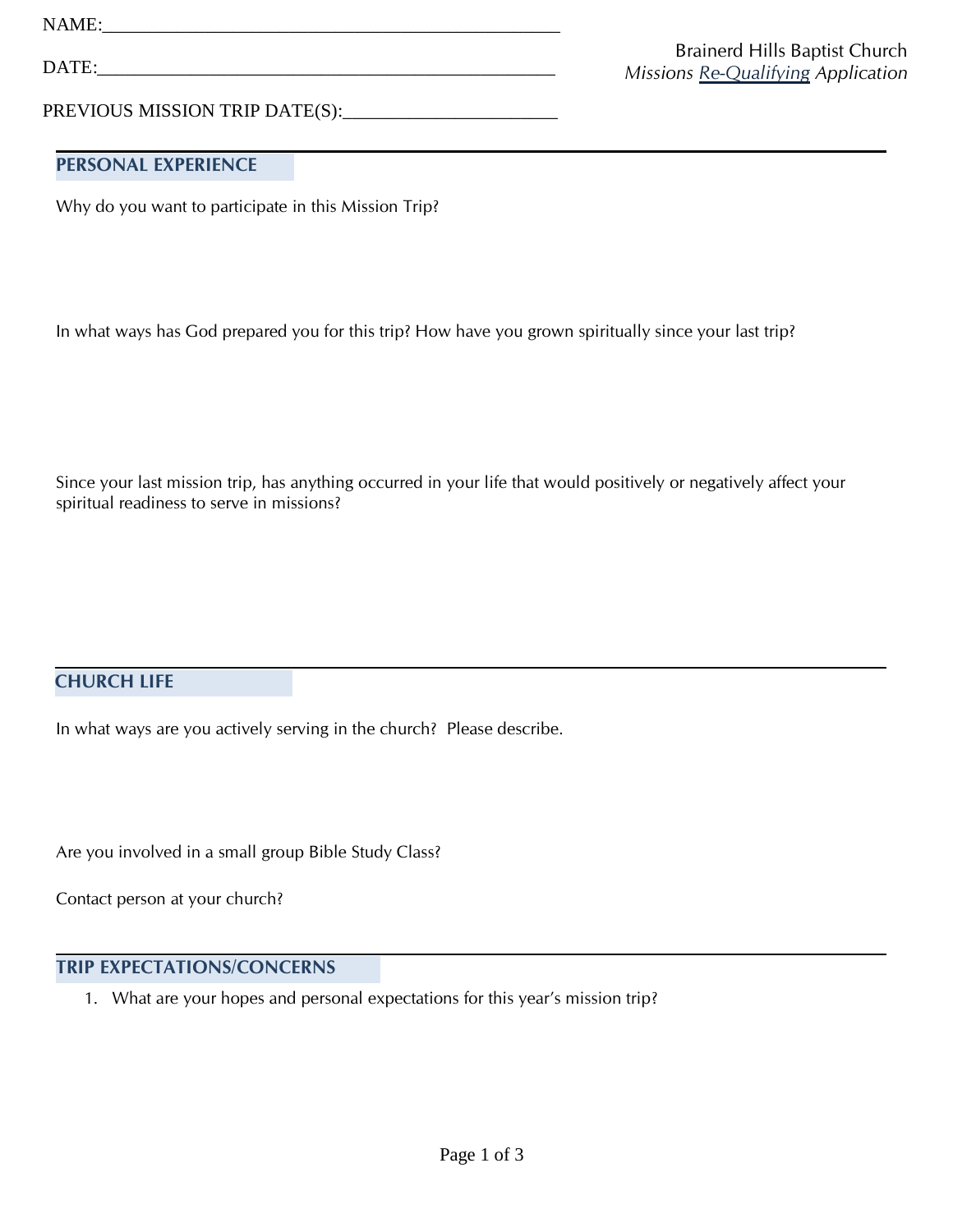- 2. What are your apprehensions about this trip?
- 3. What changes do you expect this experience to make in your daily life?
- 4. What specific skills, abilities or gifts do you possess that you hope will be valuable to the ministry we hope to perform?

5. What would you specifically like us to be praying for to help you be prepared for this experience?

## **CHARACTER**

A. Missions require an attitude of servant hood. You may be asked to perform activities outside your normal comfort zone, which could include being placed in an unfamiliar work role, learning tasks you've never done before, and working with team members whom you may not know. Missions also necessitates displaying a willingness to consider the needs of others as more important than your own. Please honestly describe how you will react to these expectations.